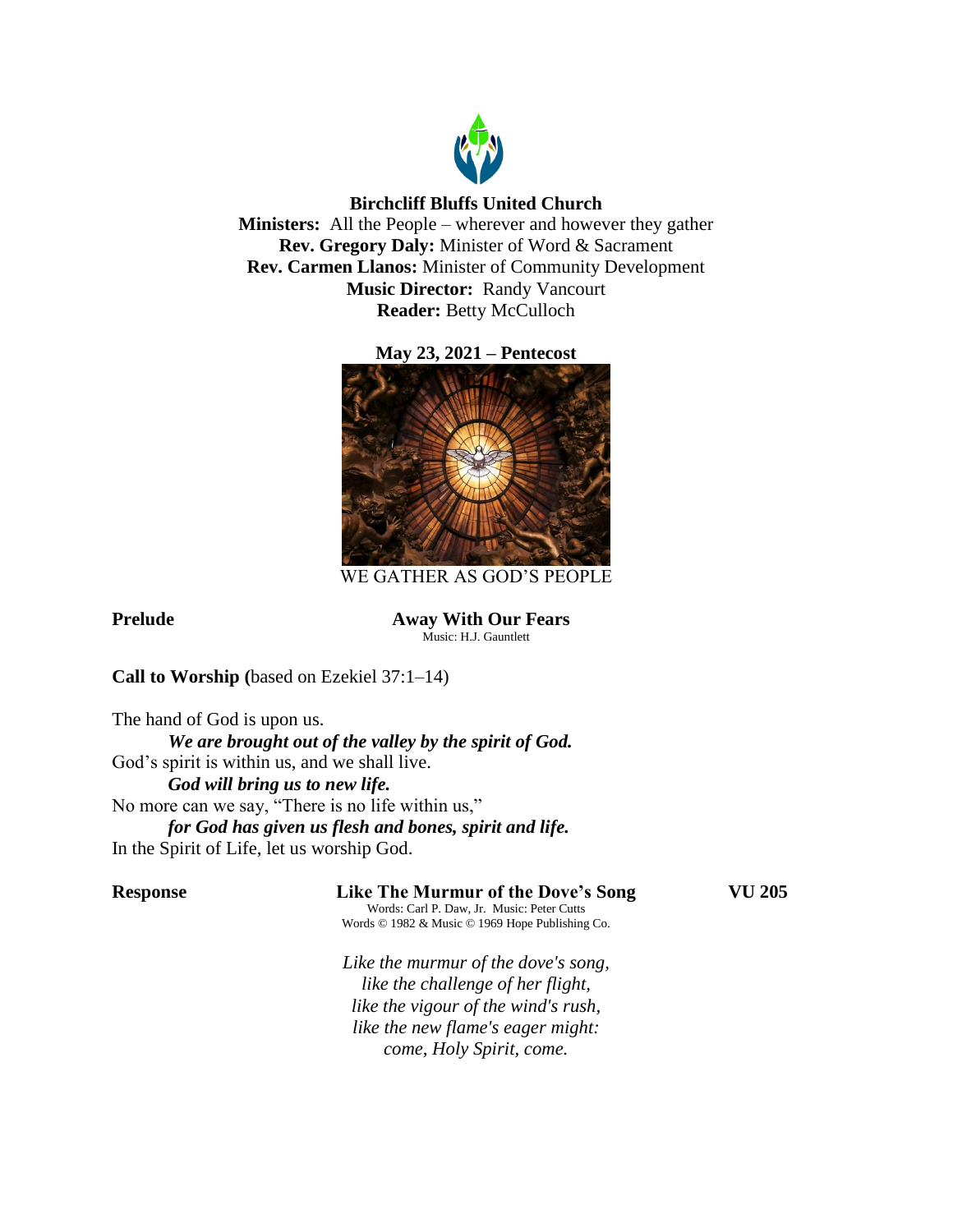*To the members of Christ's body, to the branches of the Vine, to the church in faith assembled, to our midst as gift and sign: come, Holy Spirit, come.*

*With the healing of division, with the ceaseless voice of prayer, with the power to love and witness, with the peace beyond compare: come, Holy Spirit, come.*



## **Life & Work of the Church**

*Welcome to online worship. Whoever you are, however you identify, wherever you come from, you are welcome here.*

**Land Acknowledgement**

**Candle Lighting**





**Opening Hymn The Lone, Wild Bird VU 384** Words (v 1, 2): Henry Richard McFadyen © 1927 Homiletic and Pastoral Review (v 3- 5): Marty Haugen © 1991 G.I.A. Publications, Inc

Music: Walker's Southern Harmony *The lone, wild bird in lofty flight is still with you, nor leaves your sight.*

*And I am yours! I rest in you, Great Spirit, come, rest in me too.*

*The ends of earth are in your hand, the sea's dark deep and far off land. And I am yours! I rest in you, Great Spirit, come, rest in me too.*

*Each secret thought is known to you, the path I walk my whole life through; my days, my deeds, my hopes, my fears, my deepest joys, my silent tears.*

*In secret depths you knit my frame, before my birth you spoke my name; within my soul, as close as breath, so near to me, in life, in death.*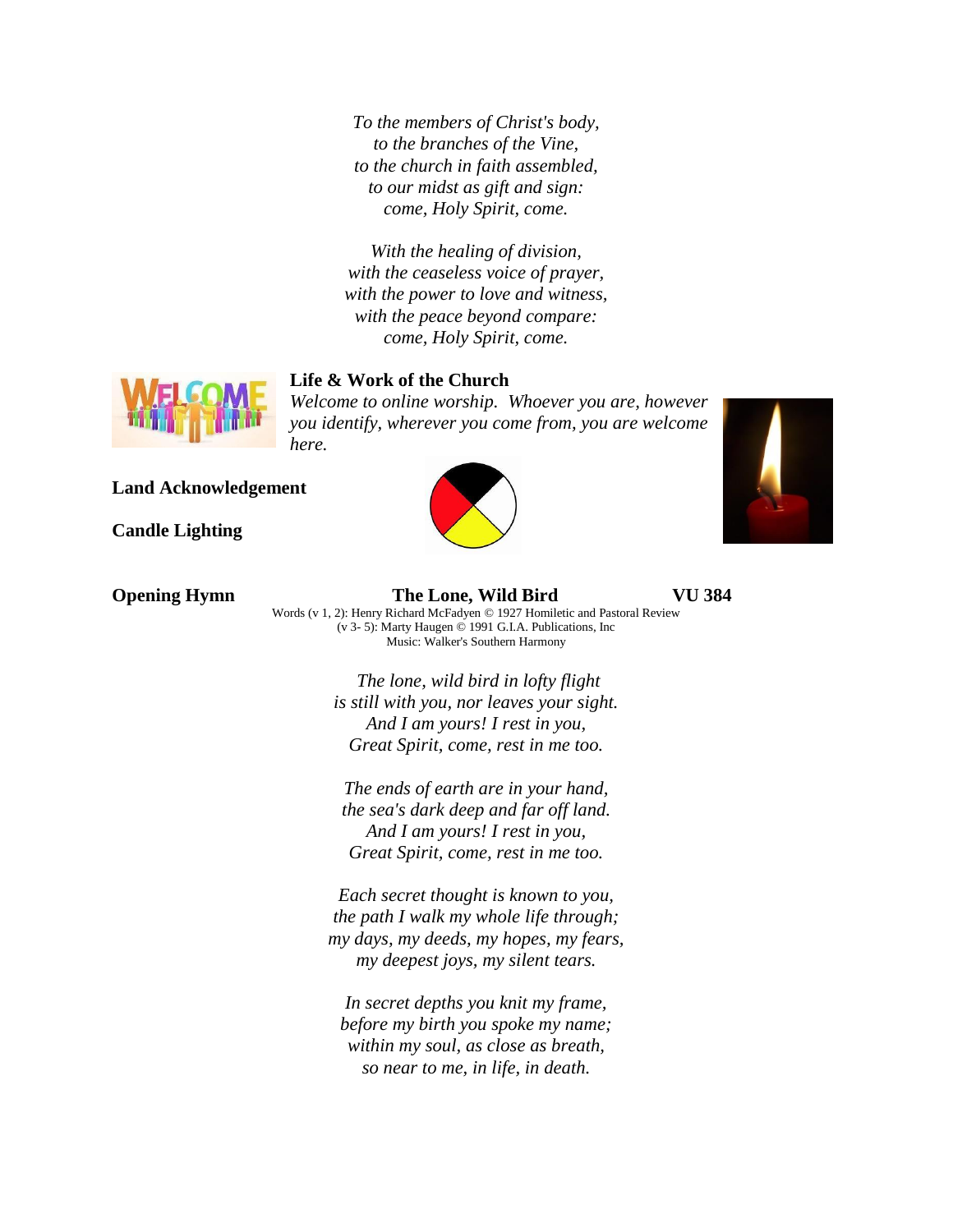*O search me, God, my heart reveal, renew my life, my spirit heal; for I am yours, I rest in you, Great Spirit, come, rest in me too.*

### **Prayer for Grace**

*Merciful God, we would rather stop your Spirit when she leads us to unfamiliar places, people, ideas, and situations. We would rather choose how your Spirit comes, and receive the gifts we believe we deserve. Help us to remember that your Spirit is a gift freely given to each of us for the common good. Help us to trust the Spirit's leading. Amen.*

## WE LISTEN FOR GOD'S WORD

### **And Now for Something Completely Different**



**Hymn O Holy Spirit, by Whose Breath VU 200** Words: 9th-century Latin. Attributed to Rabanus Maurus. English Translation: © 1971 John Webster Grant Music: plainsong melody

> *O Holy Spirit, by whose breath life rises vibrant out of death: come to create, renew, inspire; come, kindle in our hearts your fire.*

*You are the seeker's sure resource, of burning love the living source, protector in the midst of strife, source and sustainer of all life.*

*In you God's energy is shown, to us your varied gifts made known. Teach us to speak; teach us to hear; yours is the tongue and yours the ear.*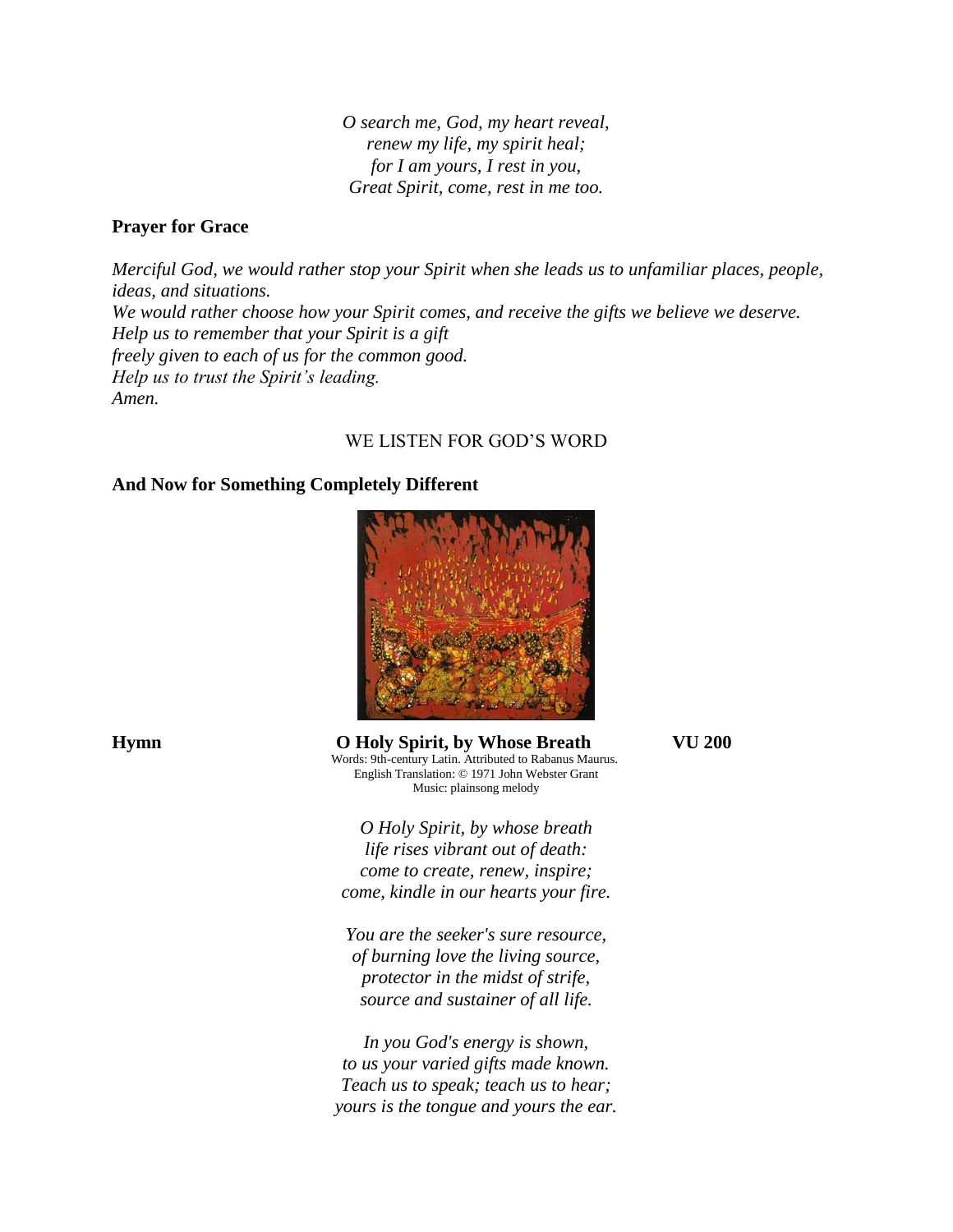*From inner strife grant us release; turn nations to the ways of peace. To fuller life your people bring that as one body we may sing:*

*Praise to God, to Christ the Word, and to the Spirit: all adored. Amen*

# **Prayer of Illumination**



*Help us O God, to come to you with open lives to receive your words. May we give them new life as we listen to what you have to say. May we be fired by the Spirit to open our hearts as we embark on this journey with each other and with you. Amen*

**John 15: 26-27 & 16:4b-15 New Revised Standard Version**

26 "When the Advocate comes, whom I will send to you from God, the Spirit of truth who comes from God, they will testify on my behalf.  $\alpha$  You also are to testify because you have been with me from the beginning; so that when their hour comes you may remember that I told you about them.

"I did not say these things to you from the beginning, because I was with you. 5But now I am going to the One who sent me; yet none of you asks me, 'Where are you going?' But because I have said these things to you, sorrow has filled your hearts. Nevertheless I tell you the truth: it is to your advantage that I go away, for if I do not go away, the Advocate will not come to you; but if I go, I will send them to you. 8And when they come, they will prove the world wrong aboutsin and righteousness and judgment: *about sin*, because they do not believe in me; *about* righteousness, because I am going to God and you will see me no longer; <sup>11</sup> about judgment, because the ruler of this world has been condemned.

<sup>12</sup> "I still have many things to say to you, but you cannot bear them now. <sup>13</sup> When the Spirit of truth comes, they will guide you into all the truth; for they will not speak on their own, but will speak whatever they hear, and will declare to you the things that are to come. <sup>14</sup>They will glorify me, because they will take what is mine and declare it to you. 15All that God has is mine. For this reason I said that they will take what is mine and declare it to you.

# **Acts 2:1-21 New Revised Standard Version**

When the day of Pentecost had come, they were all together in one place. <sup>2</sup>And suddenly from heaven there came a sound like the rush of a violent wind, and it filled the entire house where they were sitting. 3Divided tongues, as of fire, appeared among them, and a tongue rested on each of them. 4All of them were filled with the Holy Spirit and began to speak in other languages, as the Spirit gave them ability.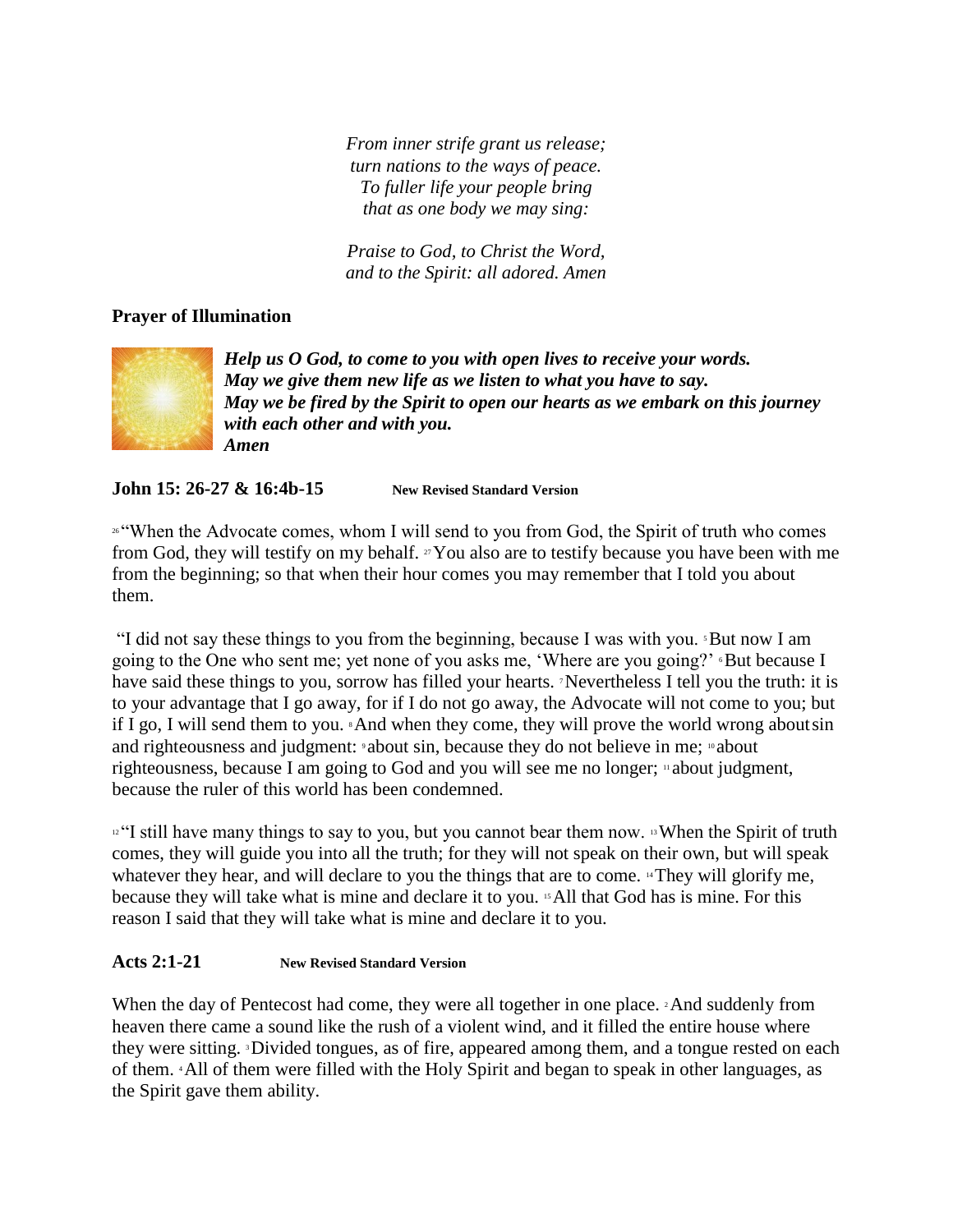<sup>5</sup>Now there were devout Jews from every nation under heaven living in Jerusalem. 6And at this sound the crowd gathered and was bewildered, because each one heard them speaking in the native language of each. 7Amazed and astonished, they asked, "Are not all these who are speaking Galileans? \*And how is it that we hear, each of us, in our own native language? <sup>9</sup>Parthians, Medes, Elamites, and residents of Mesopotamia, Judea and Cappadocia, Pontus and Asia, 10Phrygia and Pamphylia, Egypt and the parts of Libya belonging to Cyrene, and visitors from Rome, both Jews and proselytes, <sup>11</sup>Cretans and Arabs—in our own languages we hear them speaking about God's deeds of power." <sup>12</sup>All were amazed and perplexed, saying to one another, "What does this mean?" **But others sneered and said, "They are filled with new wine."** 

<sup>14</sup>But Peter, standing with the eleven, raised his voice and addressed them, "People of Judea and all who live in Jerusalem, let this be known to you, and listen to what I say. <sup>15</sup> Indeed, these are not drunk, as you suppose, for it is only nine o'clock in the morning. <sup>16</sup>No, this is what was spoken through the prophet Joel:

<sup>17</sup> In the last days it will be, God declares, that I will pour out my Spirit upon all flesh, and your children shall prophesy, and your young people shall see visions, and your elders shall dream dreams. <sup>18</sup>Even upon my slaves, both men and women, in those days I will pour out my Spirit; and they shall prophesy. <sup>19</sup>And I will show portents in the heaven above and signs on the earth below, blood, and fire, and smoky mist. <sup>20</sup>The sun shall be turned to darkness and the moon to blood, before the coming of God's great and glorious day. <sup>21</sup>Then everyone who calls on the name of God shall be saved.'

The word of God for the people of God. *Thanks be to God*

# **Sermon The Embarrassing Spirit**

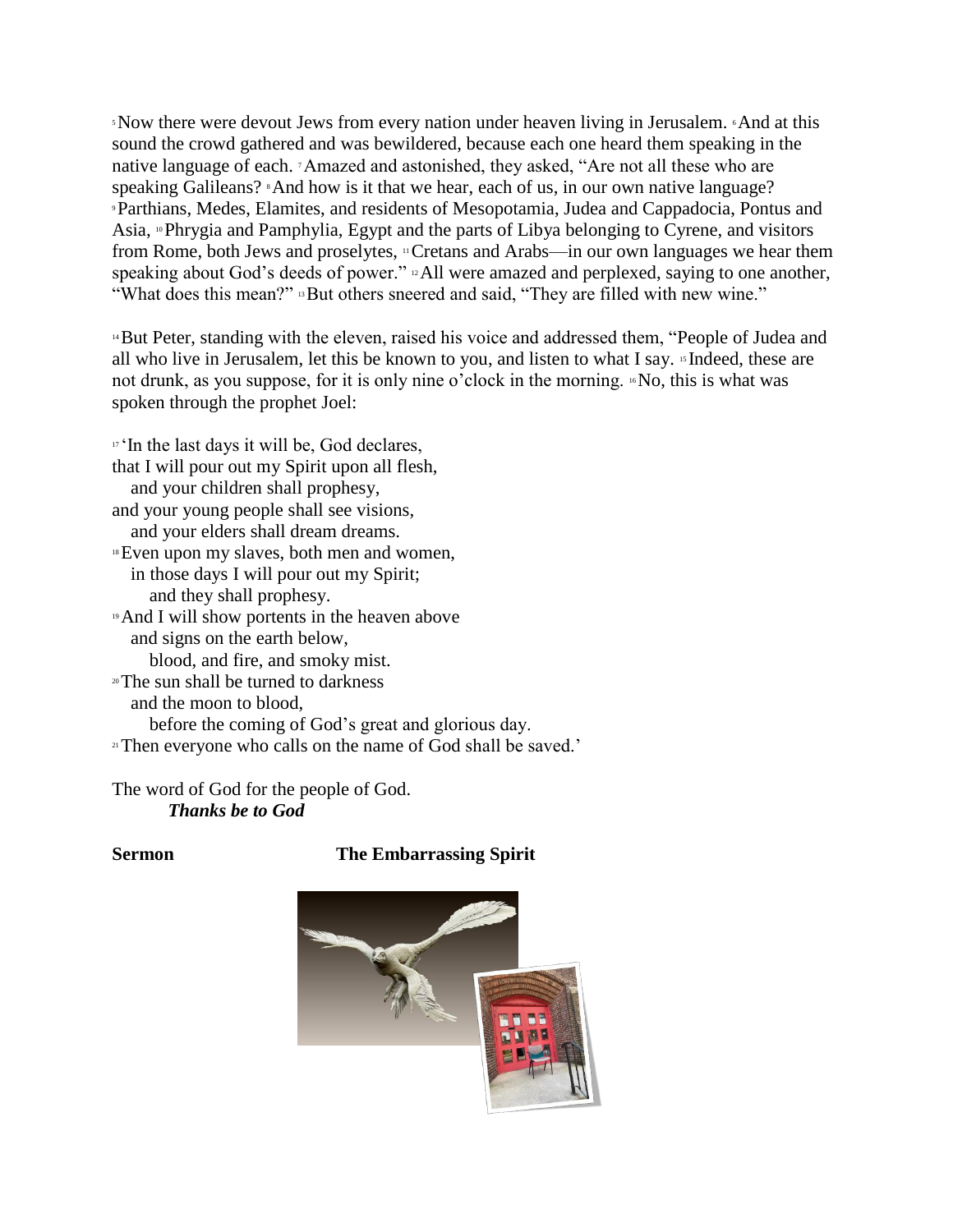*There's a spirit in the air, telling Christians everywhere: 'Praise the love that Christ revealed, living, working in our world.'*

*Lose your shyness, find your tongue, tell the world what God has done: God in Christ has come to stay. Live tomorrow's life today!*

*When believers break the bread, when a hungry child is fed, praise the love that Christ revealed, living, working in our world.*

*Still the Spirit leads the fight, seeing wrong and setting right: God in Christ has come to stay. Live tomorrow's life today!*

*When a stranger's not alone, when the homeless find a home, praise the love that Christ revealed, living, working, in our world*

*May the Spirit fill our praise, guide our thoughts and change our ways. God in Christ has come to stay, live tomorrow's life today.*

*There's a Spirit in the air, telling Christians everywhere: praise the love that Christ revealed, living, working, in our world.*

#### WE RESPOND TO GOD'S WORD



**Offering**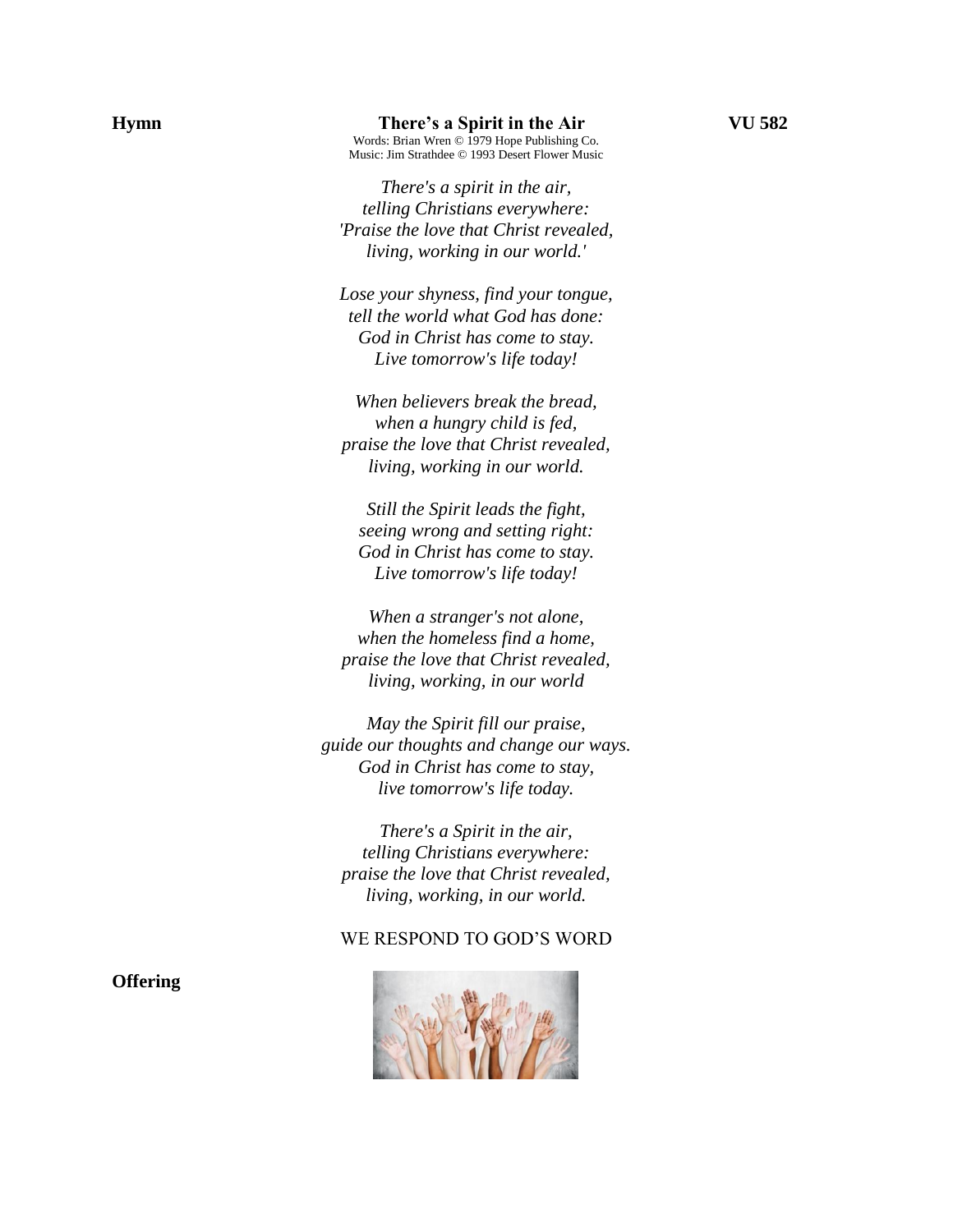## **Prayers of the People**



*Our Father, who art in heaven, hallowed be thy name; thy kingdom come; thy will be done; on earth as it is in heaven. Give us this day our daily bread. And forgive us our trespasses, as we forgive those who trespass against us. And lead us not into temptation; but deliver us from evil. For thine is the kingdom, the power, and the glory for ever and ever. Amen*

#### BLESSING AND SENDING FORTH

**Closing Hymn Spirit, Spirit of Gentleness VU 375** Words, Music: © 1978 James K. Manle**y**

*Spirit, Spirit of gentleness, blow thro' the wilderness calling and free, Spirit, Spirit of restlessness, stir me from placidness, Wind, Wind on the sea.*

*You moved on the waters, you called to the deep, then you coaxed up the mountains from the valleys of sleep; and over the eons you called to each thing: wake from your slumbers and rise on your wings.*

> *Spirit, Spirit of gentleness, blow thro' the wilderness calling and free, Spirit, Spirit of restlessness, stir me from placidness, Wind, Wind on the sea.*

*You sang in a stable, you cried from a hill, then you whispered in silence when the whole world was still; and down in the city you called once again, when you blew through your people on the rush of the wind.*

> *Spirit, Spirit of gentleness, blow thro' the wilderness calling and free, Spirit, Spirit of restlessness, stir me from placidness, Wind, Wind on the sea.*

*You call from tomorrow, you break ancient schemes, from the bondage of sorrow the captives dream dreams, our women see visions, our men clear their eyes, with bold new decisions your people arise.*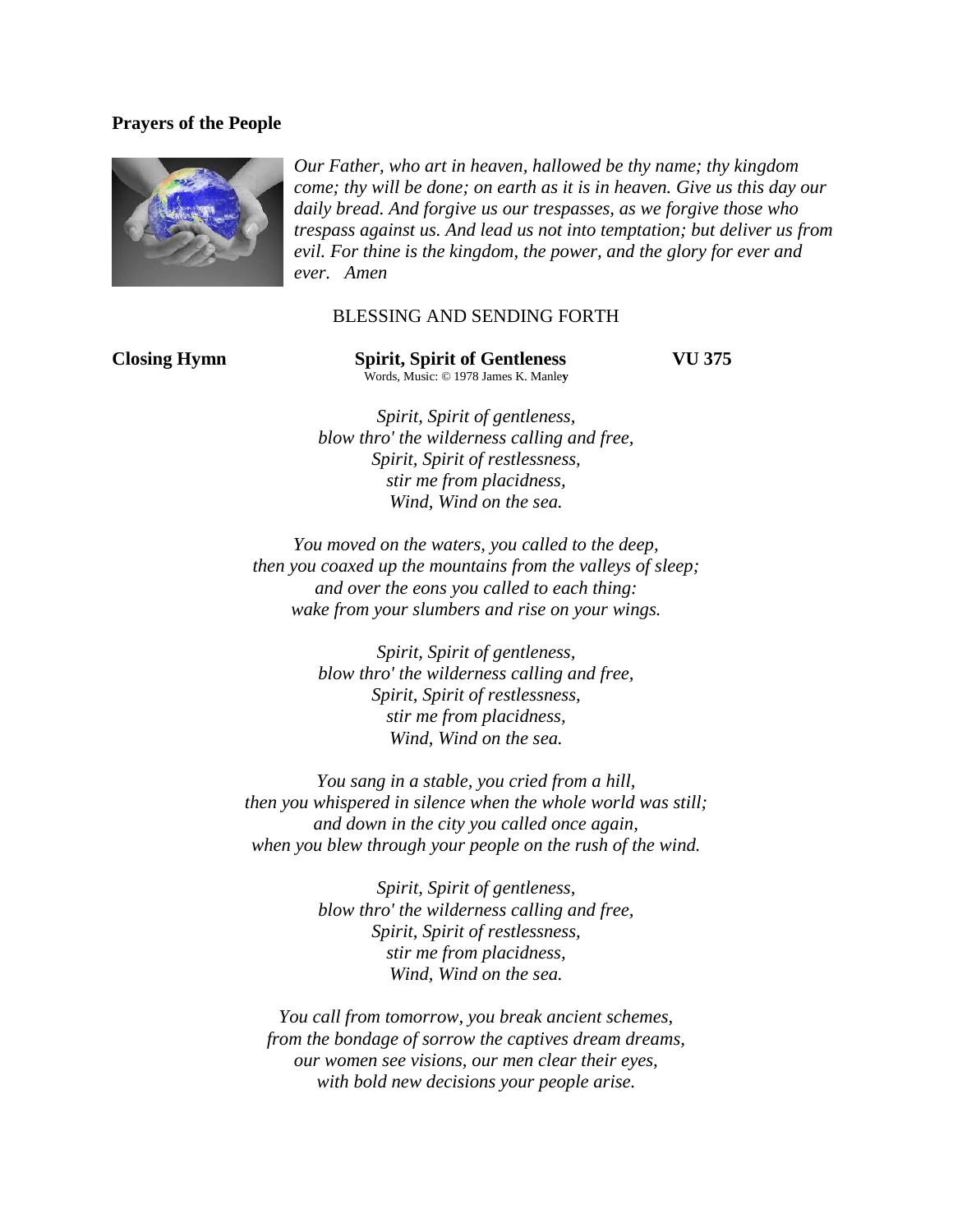*Spirit, Spirit of gentleness, blow thro' the wilderness calling and free, Spirit, Spirit of restlessness, stir me from placidness, Wind, Wind on the sea.*

# **Benediction & Commissioning**



**Postlude May the Grace of Christ Our Saviour** Music: Heinrich Albert

> Permission to reproduce lyrics and podcast/stream the music in this service obtained from ONE LICENSE, with license #A-737645. All Rights Reserved.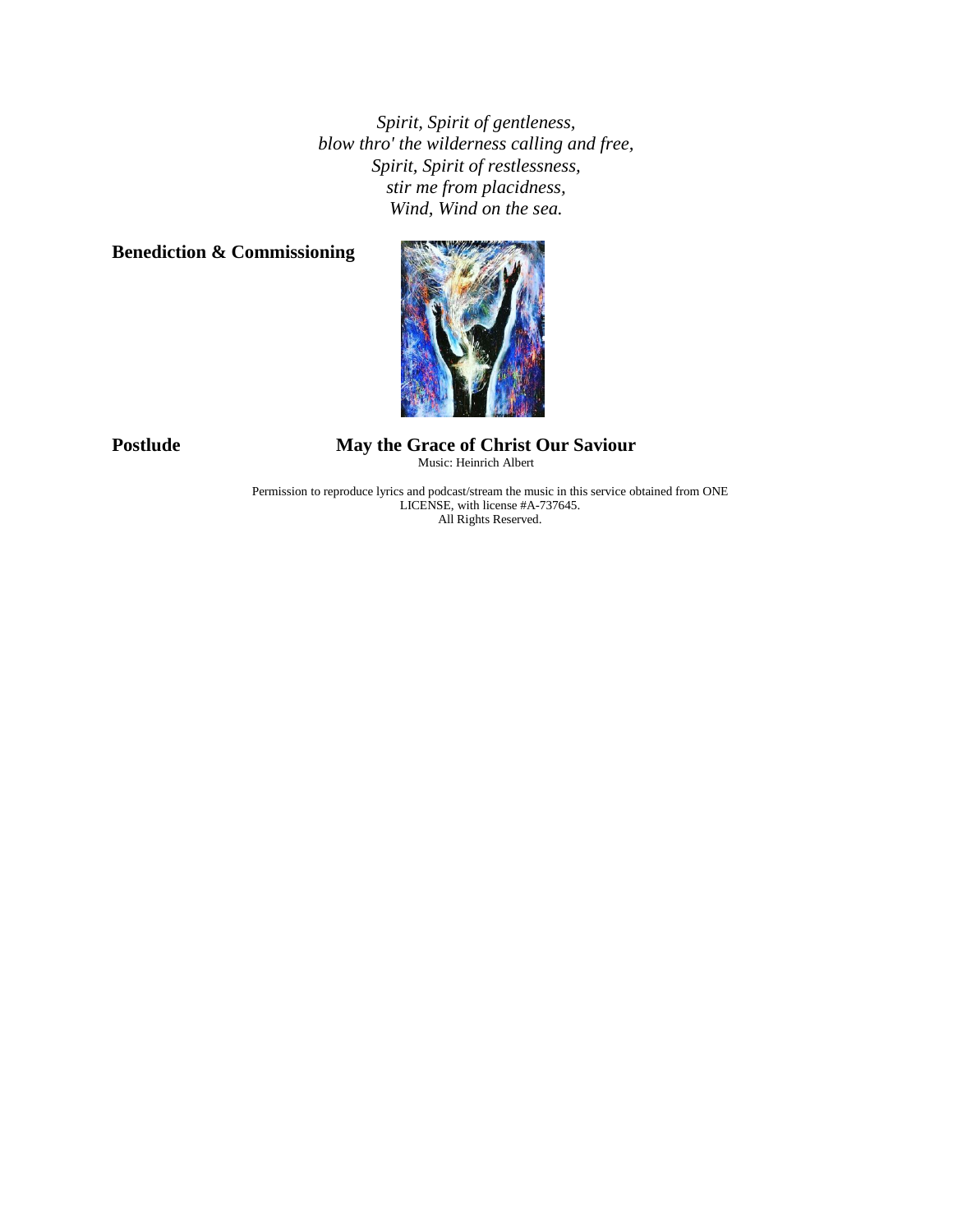# **Other Resources for Today**

#### **Acknowledgements**

Call to Worship and Prayer for Grace – Wanda Winfield, Blenheim United Church Prayers of the People adapted from Tricia Challoner, Norquay United Church, Saskatchewan

#### **Sermon**

Welcome - [Nadia Bolz-Weber \(nadiabolzweber.com\)](https://nadiabolzweber.com/)

#### **Lectionary Readings**

#### **Ezekiel 37:1-14 New Revised Standard Version**

37 The hand of God came upon me, and brought me out by the spirit of the LORD and set me down in the middle of a valley; it was full of bones. <sup>2</sup> God led me all around them; there were very many lying in the valley, and they were very dry. <sup>3</sup> God said to me, "Mortal, can these bones live?" I answered, "O GOD, you know." <sup>4</sup> Then God said to me, "Prophesy to these bones, and say to them: O dry bones, hear the word of God. <sup>5</sup> Thus says GOD to these bones: I will cause breath to enter you, and you shall live. <sup>6</sup>I will lay sinews on you, and will cause flesh to come upon you, and cover you with skin, and put breath in you, and you shall live; and you shall know that I am God."

<sup>7</sup> So I prophesied as I had been commanded; and as I prophesied, suddenly there was a noise, a rattling, and the bones came together, bone to its bone. <sup>8</sup>I looked, and there were sinews on them, and flesh had come upon them, and skin had covered them; but there was no breath in them. <sup>9</sup> Then God said to me, "Prophesy to the breath, prophesy, mortal, and say to the breath: Thus says GOD: Come from the four winds, O breath, and breathe upon these slain, that they may live." <sup>10</sup> I prophesied as God commanded me, and the breath came into them, and they lived, and stood on their feet, a vast multitude.

<sup>11</sup> Then God said to me, "Mortal, these bones are the whole house of Israel. They say, 'Our bones are dried up, and our hope is lost; we are cut off completely.<sup> $12$ </sup> Therefore prophesy, and say to them, Thus says GOD: I am going to open your graves, and bring you up from your graves, O my people; and I will bring you back to the land of Israel. <sup>13</sup> And you shall know that I am God, when I open your graves, and bring you up from your graves, O my people.  $^{14}$ I will put my spirit within you, and you shall live, and I will place you on your own soil; then you shall know that I, have spoken and will act, says God."

### **Psalm 104:24-34 New Revised Standard Version**

 $24$  O GOD, how manifold are your works! In wisdom you have made them all; the earth is full of your creatures.

<sup>25</sup> Yonder is the sea, great and wide, creeping things innumerable are there, living things both small and great.

 $26$  There go the ships, and Leviathan that you formed to sport in it.